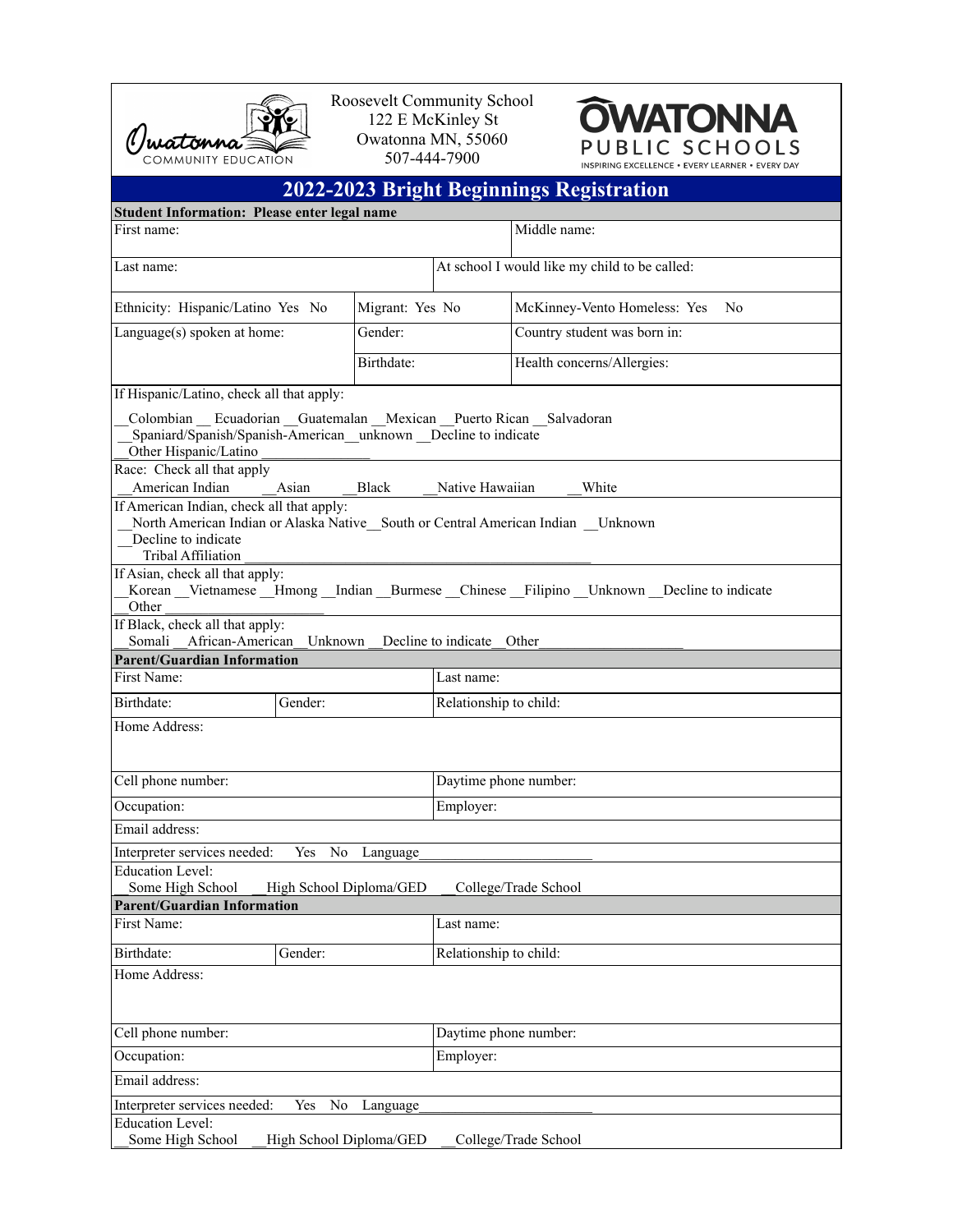| <b>Family Information:</b>                                                                                                                                               |                                                                |        |                                                                            |    |
|--------------------------------------------------------------------------------------------------------------------------------------------------------------------------|----------------------------------------------------------------|--------|----------------------------------------------------------------------------|----|
| Child lives with:<br><b>Both Parents</b>                                                                                                                                 | Mother                                                         | Father | Other                                                                      |    |
| Names and birthdates of people living in the home:                                                                                                                       |                                                                |        |                                                                            |    |
|                                                                                                                                                                          |                                                                |        |                                                                            |    |
| What are some of your family's strengths?                                                                                                                                |                                                                |        |                                                                            |    |
|                                                                                                                                                                          |                                                                |        |                                                                            |    |
|                                                                                                                                                                          |                                                                |        |                                                                            |    |
| What are some things that you like most about your child?                                                                                                                |                                                                |        |                                                                            |    |
|                                                                                                                                                                          |                                                                |        |                                                                            |    |
| What is the most challenging thing about raising your child?                                                                                                             |                                                                |        |                                                                            |    |
|                                                                                                                                                                          |                                                                |        |                                                                            |    |
|                                                                                                                                                                          |                                                                |        |                                                                            |    |
| What would you like your child to learn or get better at?                                                                                                                |                                                                |        |                                                                            |    |
|                                                                                                                                                                          |                                                                |        |                                                                            |    |
|                                                                                                                                                                          |                                                                |        |                                                                            |    |
| Has there been anything in your family that might affect your child? Please check all that apply.                                                                        |                                                                |        |                                                                            |    |
| illness of parent/sibling<br>parent with military deployment                                                                                                             |                                                                |        | _ not enough food for the family<br>premature birth or high risk pregnancy |    |
| sibling in special education                                                                                                                                             |                                                                |        | child's behavior is a problem in the home                                  |    |
| moved twice or more this past year                                                                                                                                       |                                                                |        | frequent or chronic illness of parent/child                                |    |
| family has experienced abuse, neglect or family violence                                                                                                                 |                                                                |        |                                                                            |    |
| put off getting health care because could not afford it                                                                                                                  |                                                                |        |                                                                            |    |
| currently enrolled in public assistance program (CCAP, MFIP, SNAP, CACFP, Free/Reduced Lunch program)                                                                    |                                                                |        |                                                                            |    |
| child unable to participate in activities outside of home due to behaviors such as aggression, extreme shyness, etc.                                                     |                                                                |        |                                                                            |    |
| family stress during past year (such as unemployment, divorce/separation, death in family, parent with chemical                                                          |                                                                |        |                                                                            |    |
| dependency, mental health issues)                                                                                                                                        |                                                                |        |                                                                            |    |
| other (please specify)                                                                                                                                                   |                                                                |        |                                                                            |    |
| Were you referred to our program by an agency in Owatonna or Steele County?                                                                                              |                                                                |        | Yes                                                                        | No |
| If so, which agency?                                                                                                                                                     |                                                                |        |                                                                            |    |
| In 2022-2023 will your child be enrolled in : (circle response)                                                                                                          |                                                                |        |                                                                            |    |
| Head Start-Center based                                                                                                                                                  | N <sub>0</sub><br>Special Education<br><b>Yes</b><br>No<br>Yes |        |                                                                            |    |
| Preschool other than Bright Beginnings<br>Day care or education center Yes<br>N <sub>0</sub><br>Yes<br>No                                                                |                                                                |        |                                                                            |    |
| (name and phone # of other childcare or preschool)                                                                                                                       |                                                                |        |                                                                            |    |
| <b>Emergency Contacts</b>                                                                                                                                                |                                                                |        |                                                                            |    |
| Authorized people to pick-up child and to be called in Emergency other than Parents/Guardians MUST HAVE A<br>MINIMUM OF 3 IN-TOWN NAMES & PHONE NUMBERS not listed above |                                                                |        |                                                                            |    |
|                                                                                                                                                                          |                                                                |        | Phone#                                                                     |    |
|                                                                                                                                                                          |                                                                |        |                                                                            |    |
| Relationship to child                                                                                                                                                    |                                                                |        |                                                                            |    |
|                                                                                                                                                                          |                                                                |        | Phone $#$                                                                  |    |
| 2.Name<br><u> 1980 - Andrea Barbara, martin da batalar (h. 1980).</u>                                                                                                    |                                                                |        |                                                                            |    |
| Relationship to child                                                                                                                                                    |                                                                |        |                                                                            |    |
| 3. Name                                                                                                                                                                  |                                                                |        | Phone $#$                                                                  |    |
|                                                                                                                                                                          |                                                                |        |                                                                            |    |
| Relationship to child<br>Persons NOT authorized to pick-up children from Bright Beginnings (if a non-custodial parent is not authorized to take child                    |                                                                |        |                                                                            |    |
| from Bright Beginnings, we require a copy of the court orders for our files). Name and relationship to child.                                                            |                                                                |        |                                                                            |    |
|                                                                                                                                                                          |                                                                |        |                                                                            |    |
|                                                                                                                                                                          |                                                                |        |                                                                            |    |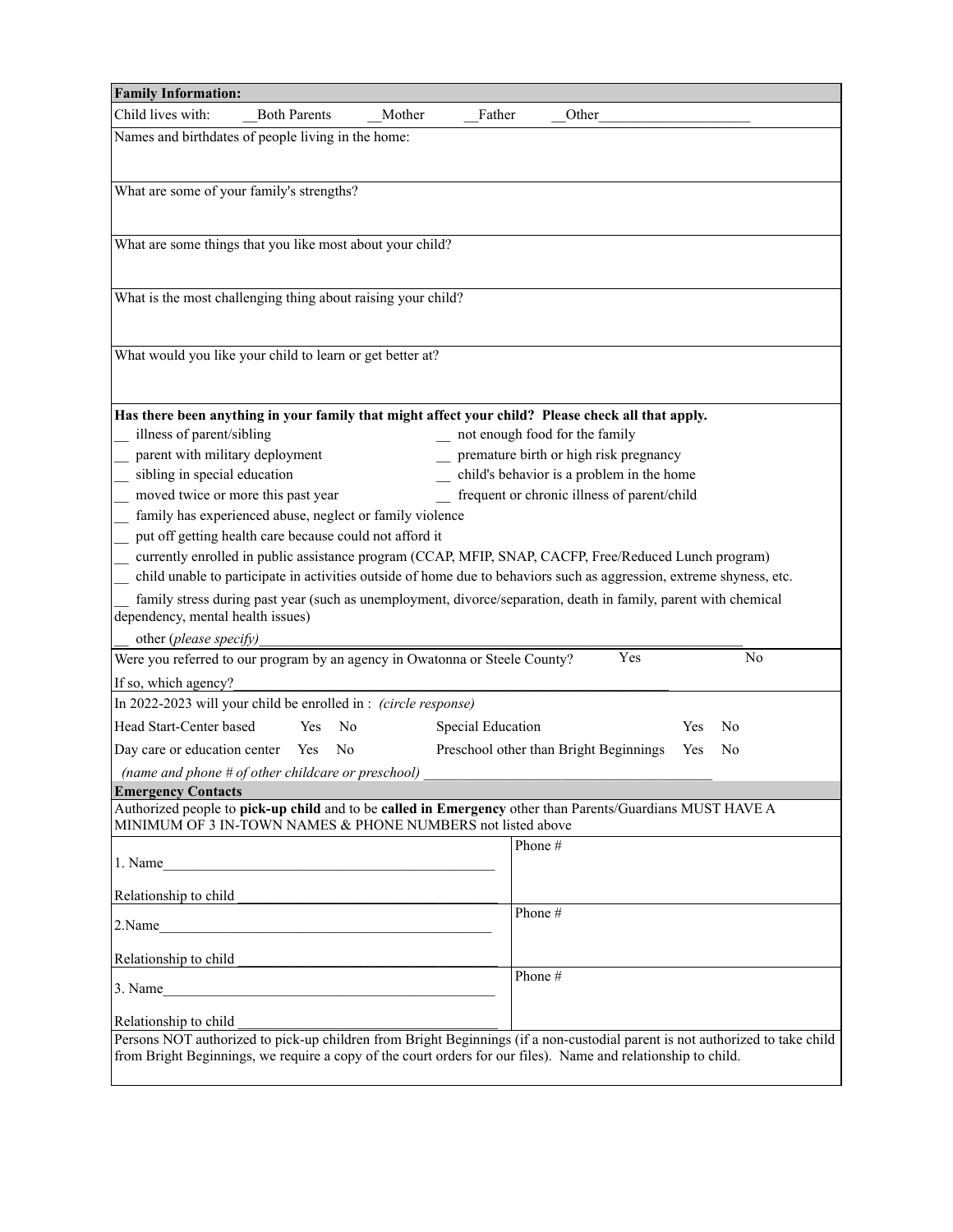## **Monthly Preschool Tuition:**

\***Free programing** is made possible through Voluntary Pre-Kindergarten and the Pathways II Scholarship programs. \*For state funding purposes, the income section below and a copy of your 2021 tax form are still required.

\*If your 2022 employment/income situation is different than what your 2021 tax form indicates, please explain below:

Find your family size in the first column on the left. Follow the line to the right. Stop when you find the income column that reflects your total income for 2021 Circle the total income in the column. This information is located on: Line 9 of the Federal Form 1040

Please submit a copy of the page from your 2021 tax form that shows your total gross income. If you bring a copy of your form to Roosevelt Community School, we can make a copy for you.

| Family size | What was your total income for 2021? |           |           |              |
|-------------|--------------------------------------|-----------|-----------|--------------|
|             | Less than                            | Less than | Less than | Greater than |
| 2           | 18,310                               | 23,803    | 33,873    | 33,873       |
| 3           | 23,030                               | 29,939    | 42,605    | 42,605       |
| 4           | 27,750                               | 36,075    | 51,337    | 51,337       |
| 5           | 32,470                               | 42,211    | 60,069    | 60,069       |
| 6           | 37,190                               | 48,347    | 68,801    | 68,801       |
|             | 41,910                               | 54,483    | 77,533    | 77,533       |
| 8           | 46,630                               | 60,619    | 86,265    | 86,265       |
| $+1$        | 4,720                                | 6,136     | 8,732     | 8,732        |
| on:         | \$50                                 | \$75      | \$100     | \$125        |

Monthly Tuition:

Person Responsible for Payments:

Address and phone number if not parent/guardian:

Your family may qualify for Pathways II Scholarship to cover tuition costs if one or more of this criteria is met (check all that apply):

Family is currently on CCAP, MFIP, SNAP, CACFP, and/or Free/Reduced Lunch Program,

\_\_Child is currently in foster care

## **Registration Information**

Preschool Class Options: 8:15-10:45 a.m. and 12:15-2:45 p.m. classes will run Monday-Friday, at Owatonna Education Center. 8:30-11:30 a.m. and 12:30-3:00 p.m. classes will run Monday-Thursday at Roosevelt Community School.

| Choice | Class Title              | Time              | # of days | Location                   |
|--------|--------------------------|-------------------|-----------|----------------------------|
|        | <b>Bright Beginnings</b> | $8:15-10:45$ a.m  | 5 days    | Owatonna Education Center  |
|        | <b>Bright Beginnings</b> | $12:15-2:45$ p.m. | 5 days    | Owatonna Education Center  |
|        | Bright Beginnings        | $8:30-11:30$ a.m. | 4 days    | Roosevelt Community School |
|        | <b>Bright Beginnings</b> | $12:30-3:00$ p.m. | 5 days    | Roosevelt Community School |

Does your child have any health concerns, allergies, or food restrictions? If yes, please explain below:

Do you want your child to ride a bus to and from school? (select one) If yes, please fill out transportation form. Yes, both ways Yes, one way No, someone will drop them off and pick them up each day.

*(Please continue to the Family Agreement on the back page)*